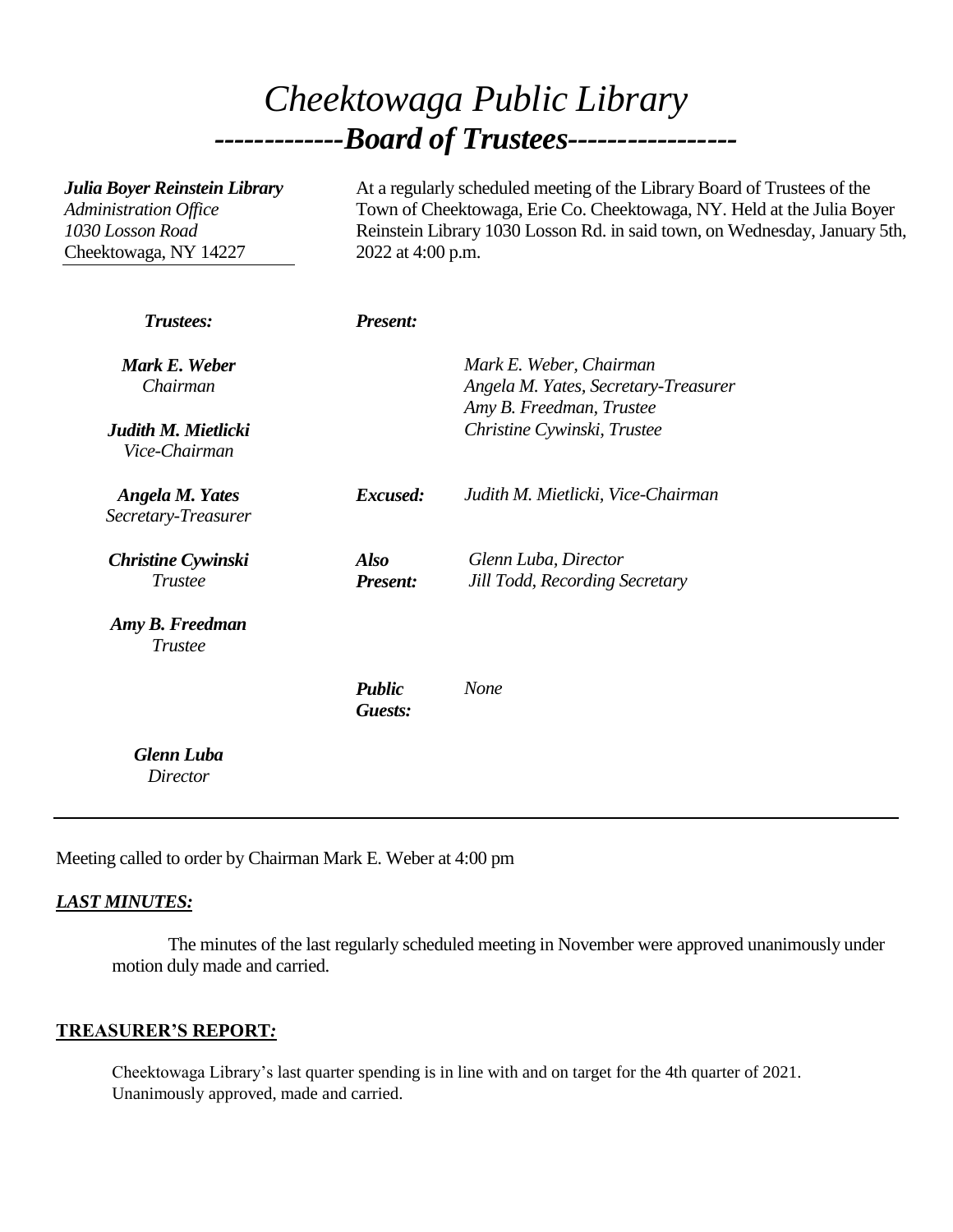#### **STATISTICS:**

Board members received library statistics for the Julia Boyer Reinstein Library and the Anna M. Reinstein Memorial Library and were found to be satisfactory. Motion was made to approve and unanimously passed and carried.

#### **CORRESPONDENCE:**

There was no correspondence of note to review at this meeting.

#### **OLD BUSINESS**

- *ITEM #01:* **REI chair grant:** There has been no movement or update to give on the chair grant.
- *ITEM #02:* Fire Safety update: The Cheektowaga Libraries are both under the same umbrella as the rest of the Cheektowaga Town buildings. We are all being monitored by Fire Safety Systems, Inc. for our alarm monitoring and inspections.
- *ITEM #03:* Policy plan: Director Glenn Luba will be preparing for Trustee review/vote the Cheektowaga Library's policies over the next month.

#### **NEW BUSINESS**

- *ITEM #04:* **Trustee Yates Term expiration:** Cheektowaga Board's treasurer, Angela M. Yates's term is up for expiration December 31, 2021. Director Glenn Luba has submitted a reappointment letter to the Town of Cheektowaga to be voted on at an upcoming Council meeting.
- *ITEM #05:* Election of Officers: The election of officers was voted on and accepted (4 yeas, 0 nays, and 1 absent) made and carried. The election results are as follows:

| Chairman      | Mark E. Weber       |
|---------------|---------------------|
| Vice Chairman | Christine Cywinski  |
| Treasurer     | Angela M. Yates     |
| Trustee       | Amy B. Freedman     |
| Trustee       | Judith M. Mietlicki |

• *ITEM #06:* **Director III reinstatement request:** Director Luba presented a request put forth by Directors to reinstate the Director III position within the BECPL system, specifically at the Tonawanda, Hamburg, and Cheektowaga Library's. This process is fully dependent upon civil service guidelines and availability of budget. The first step in this process is acceptance by the impacting library's Board's to approve moving forward. Chairman Mark E. Weber moves to accept moving forward to reinstate the Director III position for the Cheektowaga Library's, 2<sup>nd</sup> by Treasurer, Angela M. Yates. All present in favor (4 yeas, 0 nays, and 1 absent), passed and carried.